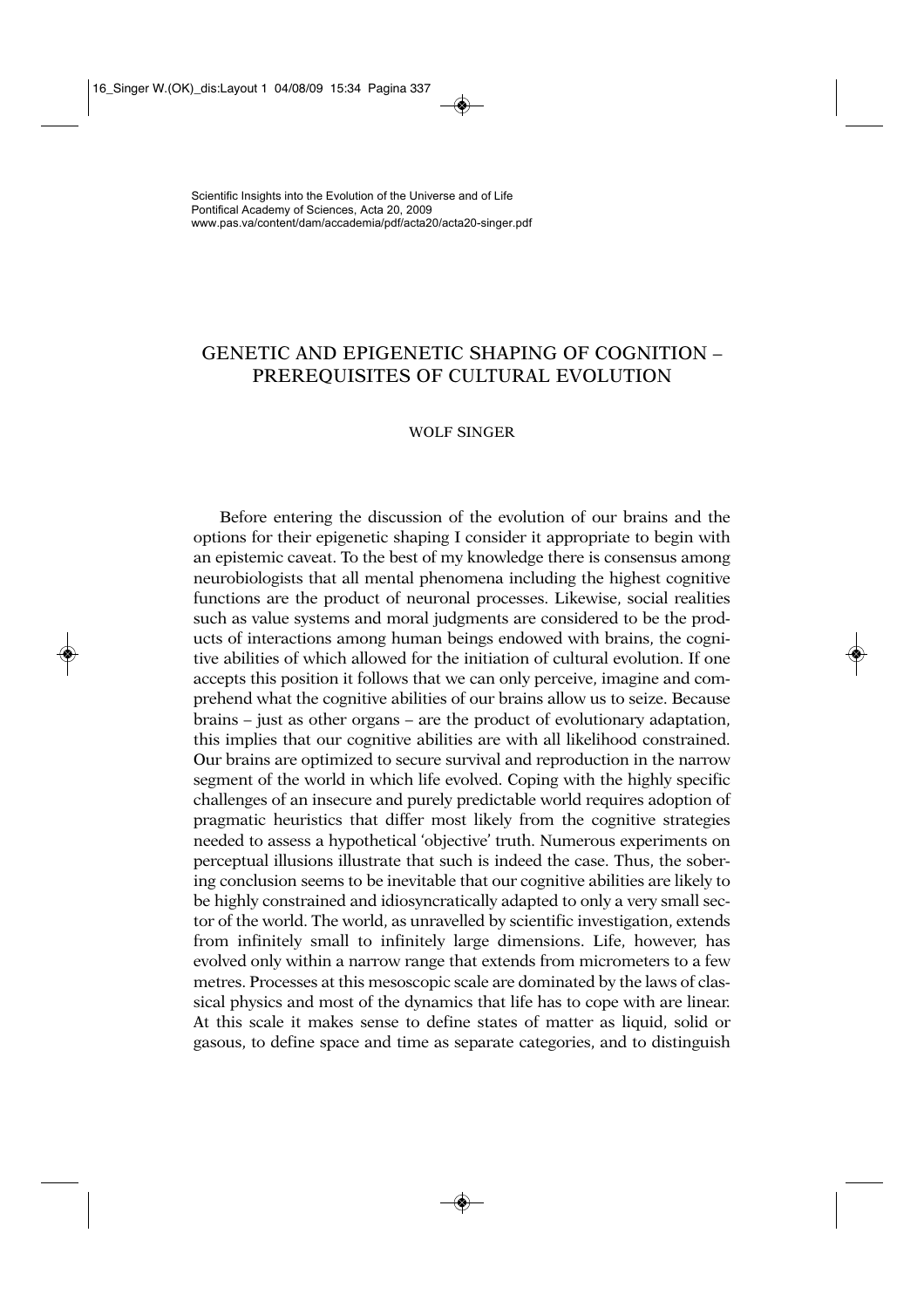between cause and effect. Our sensory systems extract in a highly selective way a few signals from our environment that we then experience as light, temperature, vibrations, sound, smells and tastes. Some of these sensory categories reflect an arbitrary subdivision of physical continua. Thus, we classify electromagnetic radiations with wave lengths between 400 and 700 nm as light and those with longer wave length as heat. To us these categories appear as natural properties of the world and even though we perceive only very narrow spectra of the available physical and chemical signals in our environment, we experience the world as coherent and continuous – a convincing example of the constructive nature of our perception.

Because our cognition has adapted to a narrow range of the mesoscopic world, it is difficult for us to develop intuitions for phenomena at other scales. Our intuition of objects is meaningless in the world of quantum physics just as our concept of causality and our intuition of space and time does not hold for the putative structure of the universe. We tend to believe that the rules and concepts that we infer from the mesoscopic world can be extrapolated to all the other dimensions but there is no guarantee that this is actually the case. It must even be considered that the way in which we reason and draw conclusions is a specific adaptation to the processes at the mesoscopic scale and perhaps not generalizable. Thus, it is very likely that there are natural boundaries to what we can perceive, imagine and understand. Where these limits are and what is concealed behind, will in principle remain unknown. There is, thus, ample space for metaphysics and belief, constrained only be what is actually known.

## THE CONSTRUCTIVISTIC NATURE OF PERCEPTION AND THE SOURCES OF KNOWLEDGE

A large body of psychophysical evidence and neurobiological data indicate that perceiving is essentially a constructive process by which the brain attempts to interpret the sparse sensory signals conveyed by the various sensory organs on the basis of a huge amount of *a priori* knowledge (priors) that is stored in the functional architecture of the brain. What we perceive and how we perceive is by and large determined by context dependent expectancies and stored knowledge about the world. This raises the question of where the knowledge required for the construction of our percepts is derived from. Neurophysiological evidence indicates that knowledge and the rules for its application reside in the functional architecture of the brain. The term 'functional architecture' stands for the way in which nerve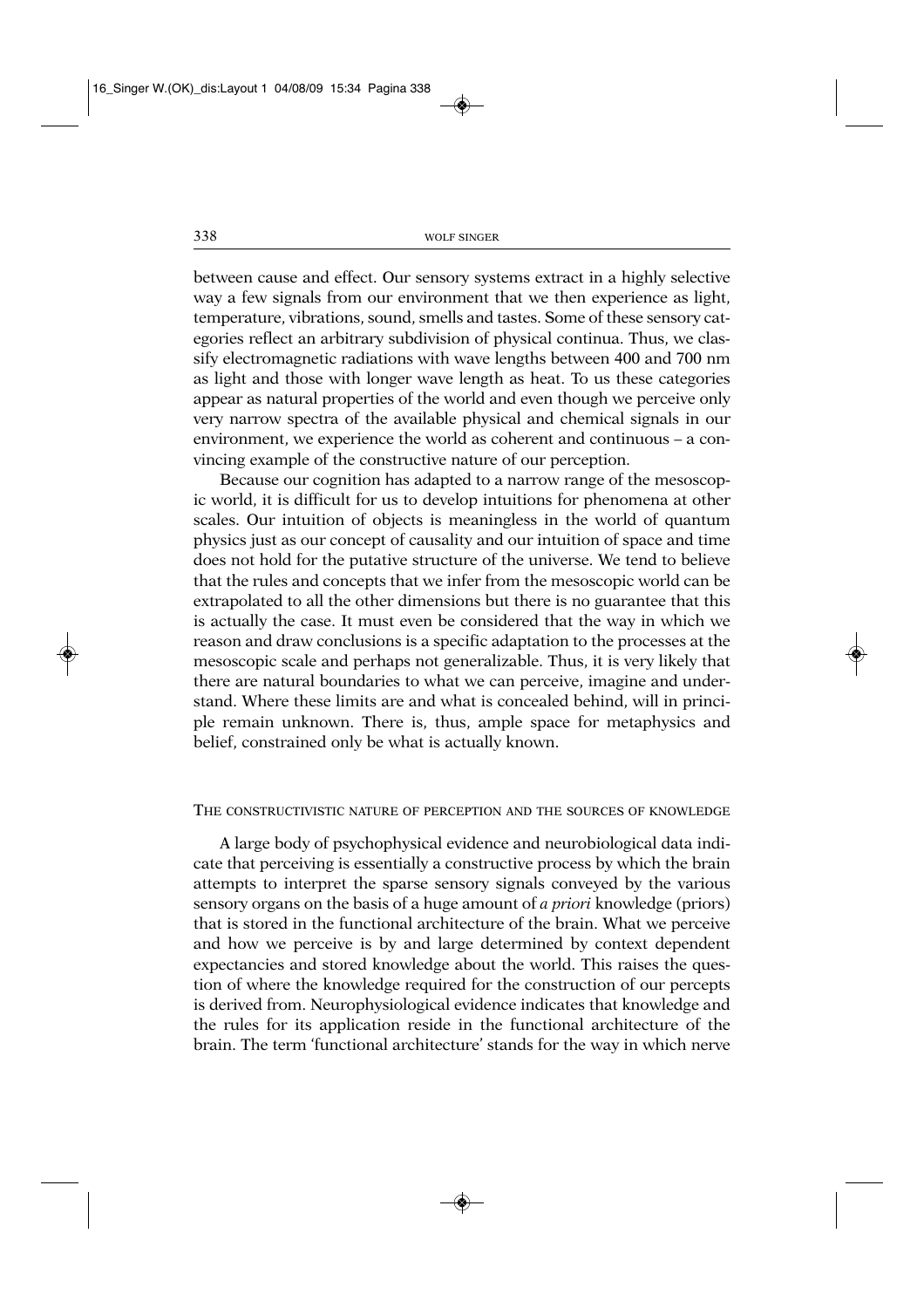cells in the brain are interconnected with each other. Unlike in computers that are often erroneously cited to explain the functioning of nervous systems, there are no structurally and functionally different subsystems in the brain that could be considered as central processors and the various storage devices such as memories for data and programs. In the brain there are only neurons, and connections and processing as well as storage functions are accomplished within the same networks. All computations are determined by the functional architecture of these networks. What matters is which neurons are interconnected, whether these connections are excitatory or inhibitory and whether they are strong or weak. The setting of these variables is also the basis of all the knowledge that is stored in the brain. Thus, the search for the sources of knowledge is reduced to the question of which factors specify the functional architectures of brains.

The most important of these factors is beyond any doubt evolution. Through evolutionary selection brain architectures have evolved which contain the knowledge and the application programs that the organism needs in order to cope effectively with the challenges of its environment. In this sense evolution can be considered as a cognitive process. Through adaptation of brain architectures to the requirements of survival in specific biotops knowledge about the world is acquired, stored in the genes and made available for the control of adapted behavior every time a new brain develops. The knowledge acquired through this process is of course implicit. We do not know that we have it because we were not around when it was acquired. Therefore, this knowledge serves as unconscious priors that determines all subsequent cognitive processes. An important consequence is that perceptions based on these implicit priors have the quality of being objective, unreducible and not relativatable. They are taken as representing undisputable truth.

Another important source of knowledge is developmental shaping of brain architectures addressed also as developmental imprinting. The human brain develops structurally until around age 20. This developmental process is characterized by a continuous making and breaking of connections whereby the selection of connections that are to be consolidated is guided by neuronal activity and hence by experience and interaction with the environment. This developmental process leads to a substantial modification and refinement of the genetically specified architecture of brains and thereby installs further knowledge in the brain – this time knowledge derived from interaction with the actual environment in which the organism evolves. Much of this knowledge is also implicit. Brain structures that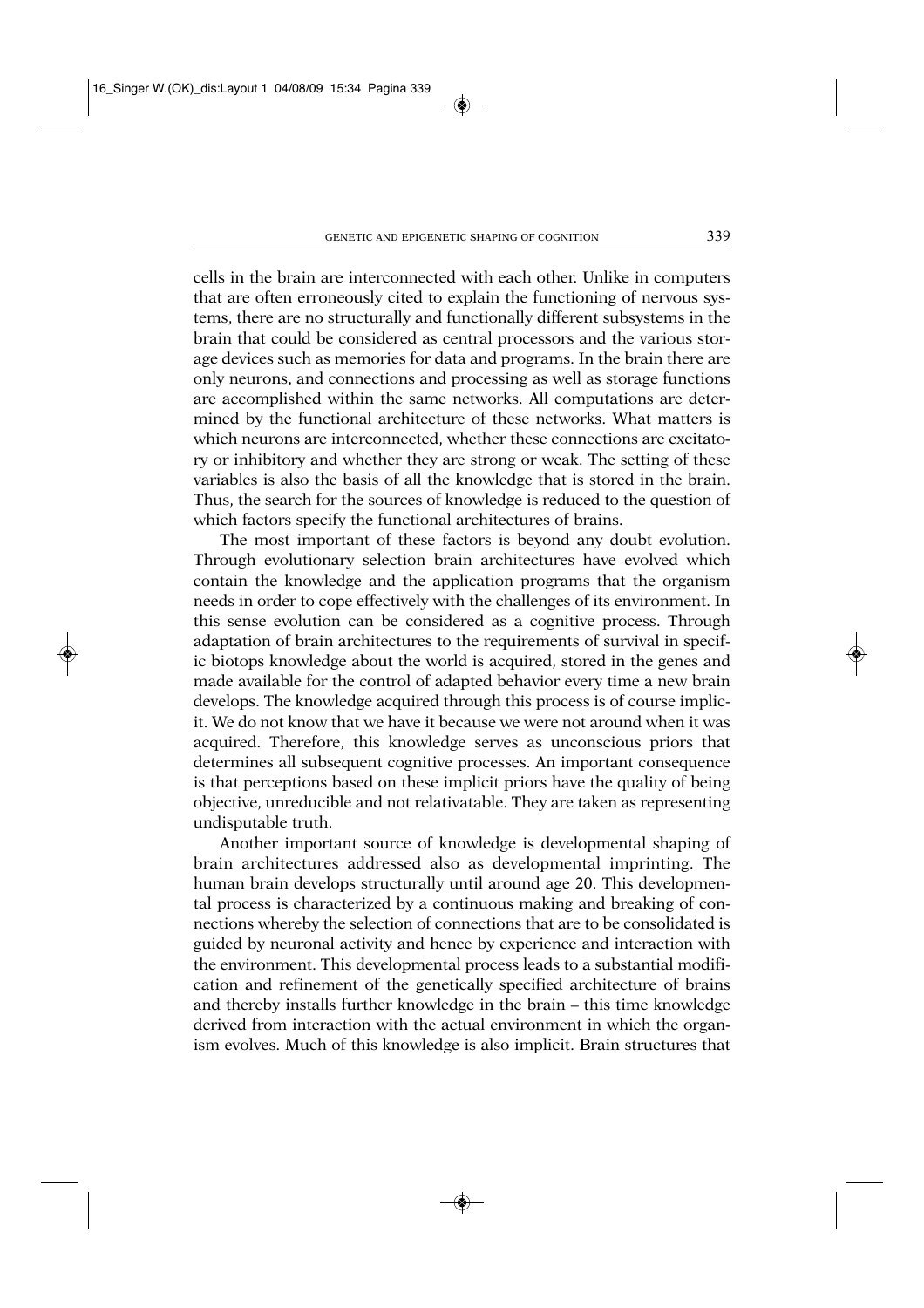support episodic memories develop only years after birth which leads to the phenomenon of childhood amnesia. Children up to the age of about 4 years learn about the world but they keep no trace of the context in which they have learnt. They know but they do not know where their knowledge comes from. This is why early acquired knowledge – just as evolutionary knowledge – is implicit, serves as a source of unconscious priors for perception and thereby nourishes convictions that cannot be put to question.

This is not so for knowledge acquired through normal learning processes that begin once episodic memory functions become available and that persist throughout the entire life span. Knowledge acquired through this mechanism is explicit. Subjects are usually aware of having acquired the respective contents by experience and remember the context in which acquisition has taken place. Once brain development has come to an end, further learning is based on activity dependent modifications of the efficiency of existing connections and these changes are brought about by lasting modifications of the molecular machinery that mediates communication among nerve cells, i.e. synaptic transmission. These changes also go along with structural alterations but these are resolvable only at the ultra-structural level.

The layout of the functional architecture of brains is thus determined essentially by three factors, evolutionary adaptation, epigenetic shaping during postnatal brain development and normal learning processes. The resulting architecture in turn determines the various sensory categories according to which we classify sensory signals, the criteria for the definition of objects, the rules according to which brains detect contingencies in the outer world and form associations and finally, the way in which we reason, make inferences and assign values.

The following two figures illustrate the extent to which the *a priori* knowledge stored in the architecture of our brains determines the way in which we perceive.

The object in Figure 1 (see p. 611) is a mold used to produce candies. On the left side one sees the front aspect of the mold with the concavities and on the right the rear side with the corresponding convex protrusions. In reality, both pictures show the front aspect, but one picture is rotated by 180º. The reason for these very different perceptions is that the brain makes the *a priori* assumption that light comes from above. In this case contours that have the shadow above need to be interpreted as concave and those with the shadow below as convex. Thus, an implicit assumption determines what we perceive. Somehow this assumption is implemented in the processing architecture of the visual cortex but we are not aware of it.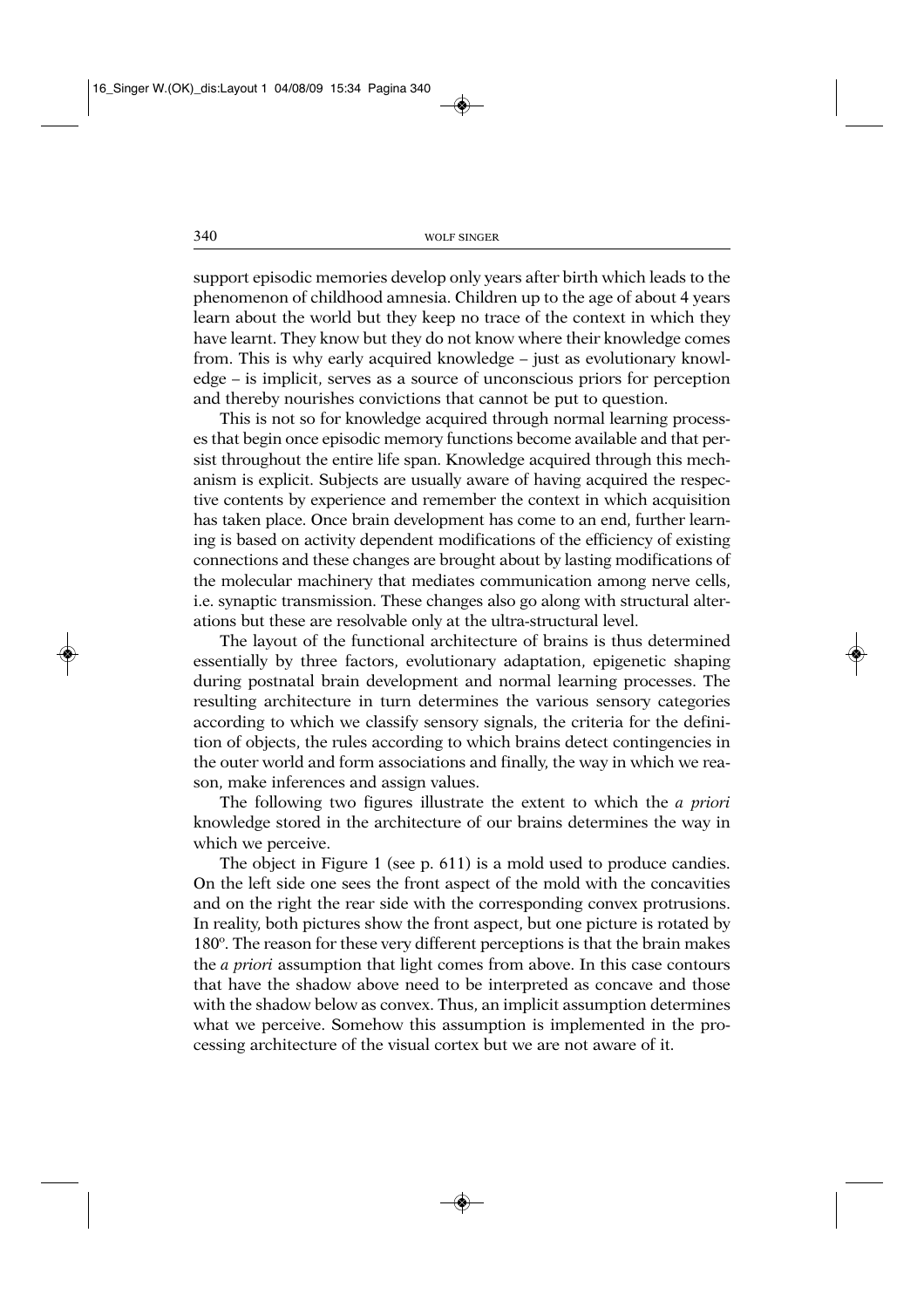Another even more striking example is shown in Figure 2 (see p. 611). It is hard to believe, but surfaces A and B have exactly the same luminance and this can be verified by covering all squares except A and B with white paper. The squares A and B appear as different because the brain sees the shadow that is caused by the cylinder on the right. Even though the amount of light reflected from surfaces A and B and impinging on the retina is exactly the same, the brain interprets the brightness of the two surfaces as different because it infers the following: given that there is a shadow, surface B must be brighter than surface A which has no shadow on it, in order to reflect the same amount of light. Thus, the brain 'computes' the inferred brightness of the surfaces but we are not aware of these computations. We just perceive the result and take it as real, i.e. we see B much brighter than A. One could spend hours with the demonstration of examples which indicate that the brain is generating inferences that we are not aware of, that it is permanently reconstructing the world according to *a priori* knowledge and that we, as perceiving subjects, have to take for granted what the system finally offers us as conscious experience. It is important to emphasize that this is not only the case with specially designed psycho-physical experiments but it is an essential feature of all our perceptual processes. We perceive the result of complex computational operations, and because we are unaware of both the priors and the rationale on which these interpretations are based, we tend to take for granted what we see. We do not realize that our percept is the result of complex computations that are based on assumptions and have difficulties to accept that what appears to be so evident and an invariable property of the perceived object is actually the result of a highly inferential and constructive operation.

The following Gedankenexperiment is meant to illustrate the adaptive value of such perceptual inferences. Imagine that red berries with a specific hue constitute a major food source and that red berries with a slightly different colour are poisonous. It is thus imperative to distinguish between the two sorts of berries and to be able to do this irrespective of daytime. The problem is that the spectral composition of sunlight is radically different in the morning, at noon and in the evening. Accordingly, the spectra reflected by the two kinds of berries differ at different times of the day and it may well be that the spectra of the poisonous berries produced by the morning light resemble the spectra produced by the good berries at noon. Thus, the only way to assure the distinction between the two at any time of the day is to interpret the reflected spectra as a function of the actual spectrum of the sunlight. The latter cannot be measured directly but it can be inferred from the comparison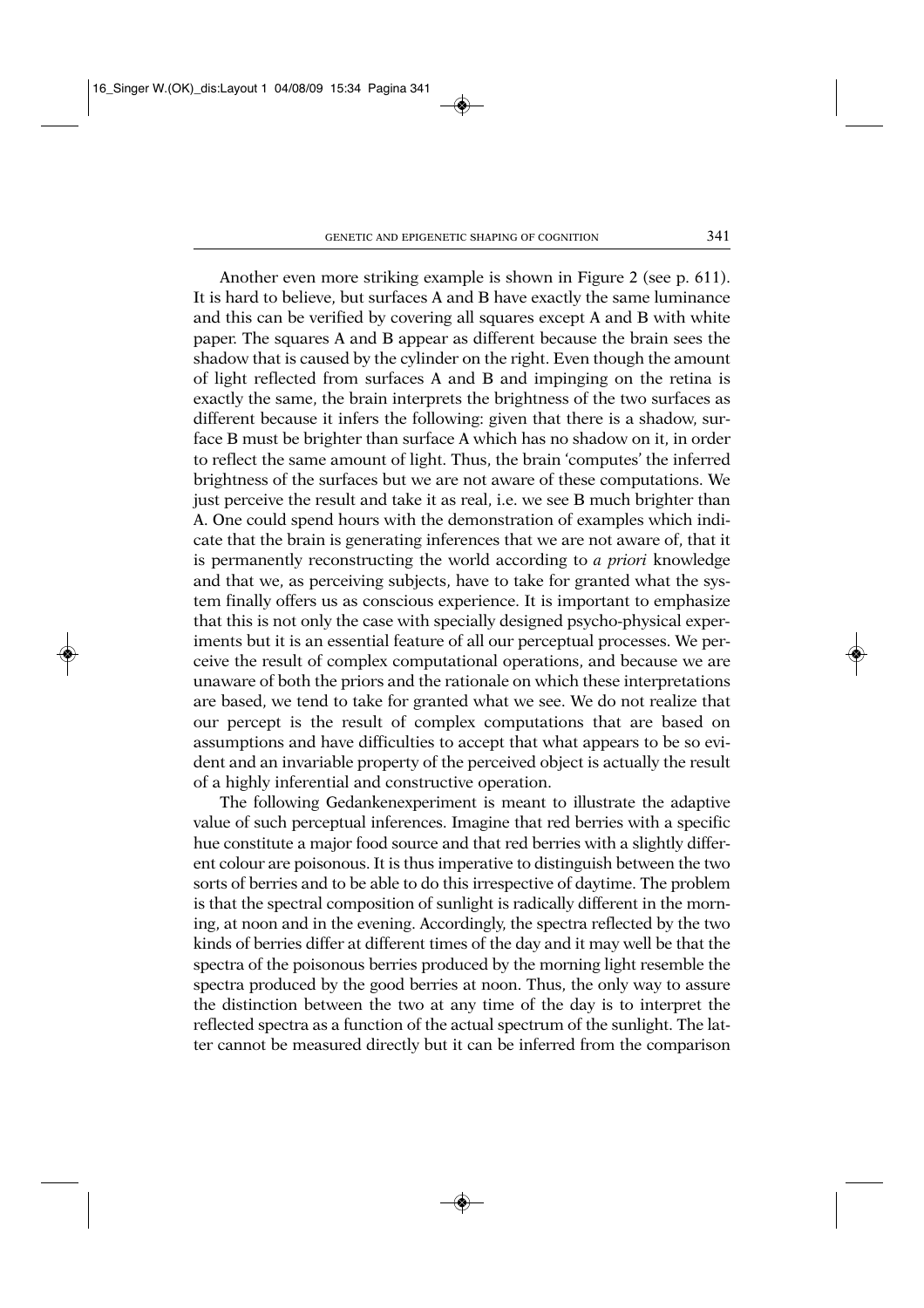of spectra reflected from familiar objects and *a priori* knowledge of their likely colour. Thus, by comparing the color of leaves, barks, rocks, the clouds etc. the system can estimate the spectral composition of the illuminating light source (the sun), take this into account when interpreting the spectra reflected from the two types of berries and only then compute the hue of the colour that is actually perceived. Through this complicated operation it can be assured that the good berries are perceived as having the same colour irrespective of illumination conditions. This is but one of a large number of examples which illustrate that what we perceive and interpret as invariant properties of objects is actually the result of a highly inferential and constructive process. Furthermore, these examples explain why it is advantageous for organisms to base their perception on *a priori* knowledge and pragmatic heuristics rather than perceiving the absolute, unprocessed values of the signals provided by our sensors that transform physical or chemical stimuli into amplitude modulated neuronal activity.

#### CAUSES AND EFFECTS OF CULTURAL EVOLUTION

Because most of the priors that determine our perception of the world around us have been acquired during evolution we share them with the animal kingdom. Non-human primates for example but also members of other species such as cats, dogs and even insects make the same inferences and thus perceive the world in similar ways. There are, however, also important differences and these result from the fact that only human brains are exposed during their development to realities that were absent during biological evolution that has shaped our brains as well as those of animals – realities that are the product of cultural evolution. This raises two related questions: what are the cognitive abilities that allowed homo sapiens to initiate the process of cultural evolution and what are the consequences of the epigenetic shaping of human brains by their exposure to socio-cultural realities?

Over the last decades, a number of cognitive functions have been identified that are apparently not found in our nearest neighbors, the great apes, and thus with all likelihood are responsible for the initiation of cultural evolution. One of these functions is the ability to generate a theory of mind, to imagine what goes on in the mind of the respective other when she/he is exposed to a particular situation but does not signal through any perceivable signs what her/his thoughts, intentions or feelings are. Another important function is shared attention. If a human being directs his/her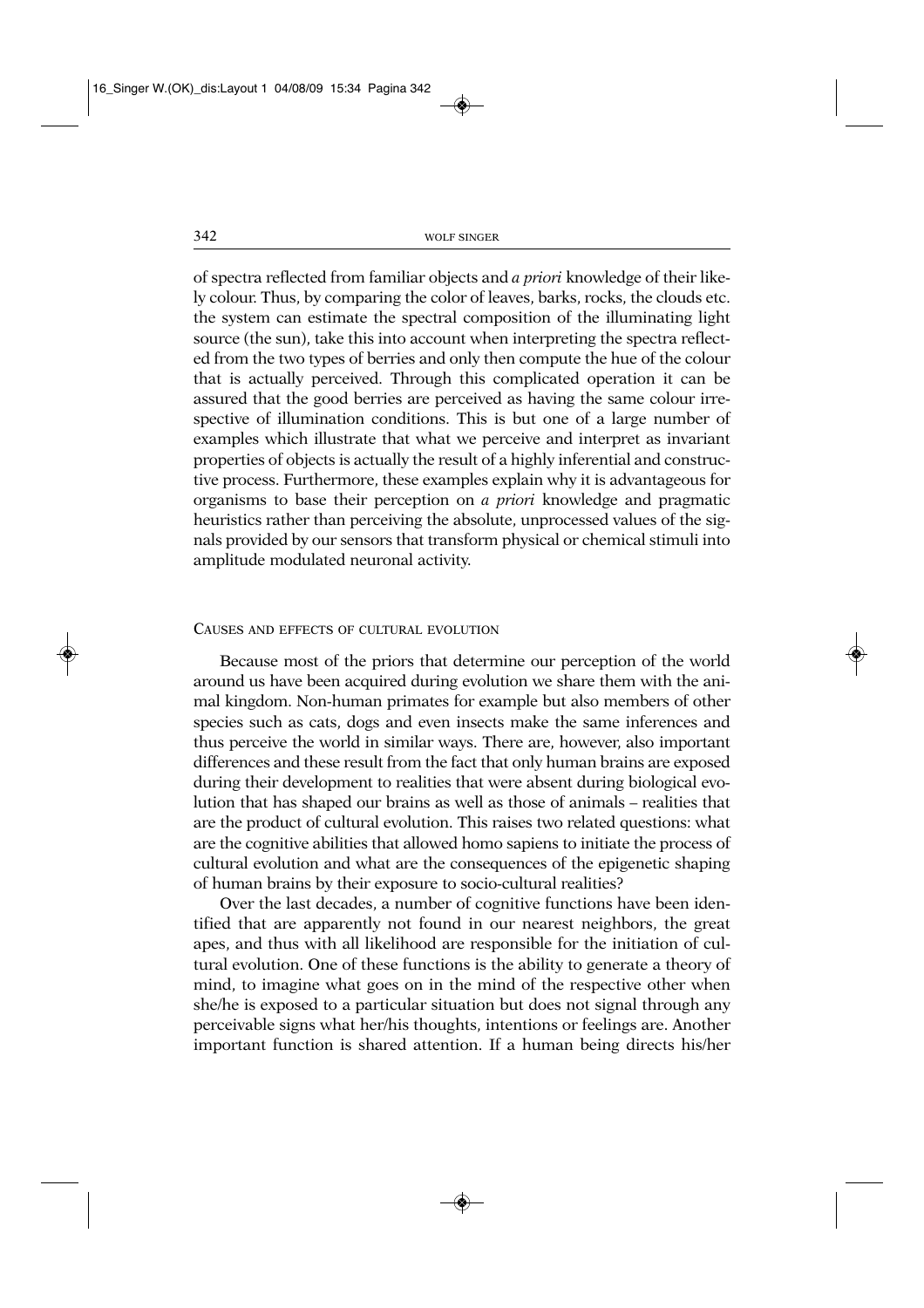gaze to a particular target or points towards it, a human observer is able to direct attention to the same target, understanding that both subjects are now sharing their attention. Dogs, probably because of domestication, are able to accomplish this very specific function but the great apes are not. Furthermore, human beings possess an unprecedented ability to generalize, to identify the common in the seemingly different and, therefore, are capable of forming abstract, symbolic representations. When monkeys learn to associate particular attributes with signals provided through one sensory modality, they usually have great difficulty recognizing the presence of the same attributes when signals are provided by a different modality. Humans accomplish such inter-modal transfer with great ease, probably because of the specific features of their cortical architecture that allow for easy exchange of information across the processing streams of the various sensory systems or because of the addition of association areas that allow for convergence of information from different modalities. The resulting ability of abstraction and symbolic coding is with all likelihood one of the prerequisites for the development of language. Other prerequisites seem to be the ability to represent complex sequences of nested relations which are at the origin of the comprehension and production of syntactic structures. Finally, human beings are capable of transmitting knowledge acquired during their lifetime through intentional instruction and education. Even the great apes learn essentially through imitation. Infant chimpanzees imitate nut cracking and even if they perform poorly, their mothers do not instruct their offspring but just continue to crack their own nuts.

This then raises the question of which changes in brain architecture might be responsible for the emergence of these novel cognitive abilities. When comparing the brains of the great apes with those of human beings, the only remarkable difference is the addition of new areas of the neocortex. Apart from that, there are no major structural changes and even the new cortical areas closely resemble with respect to their intrinsic organization those which exist both in humans and non-human primates. As outlined previously, the computational operations performed by a neuronal network are fully determined by its functional architecture and, therefore, it can be inferred that the new cortical regions operate according to the same principles as those that had already existed. Thus, the only options that these new areas offer are those that can be realized by implementing further nodes in the network. This could permit the generation of platforms for novel and more complex associations among the results obtained in parallel and previously unconnected processing streams or – if added on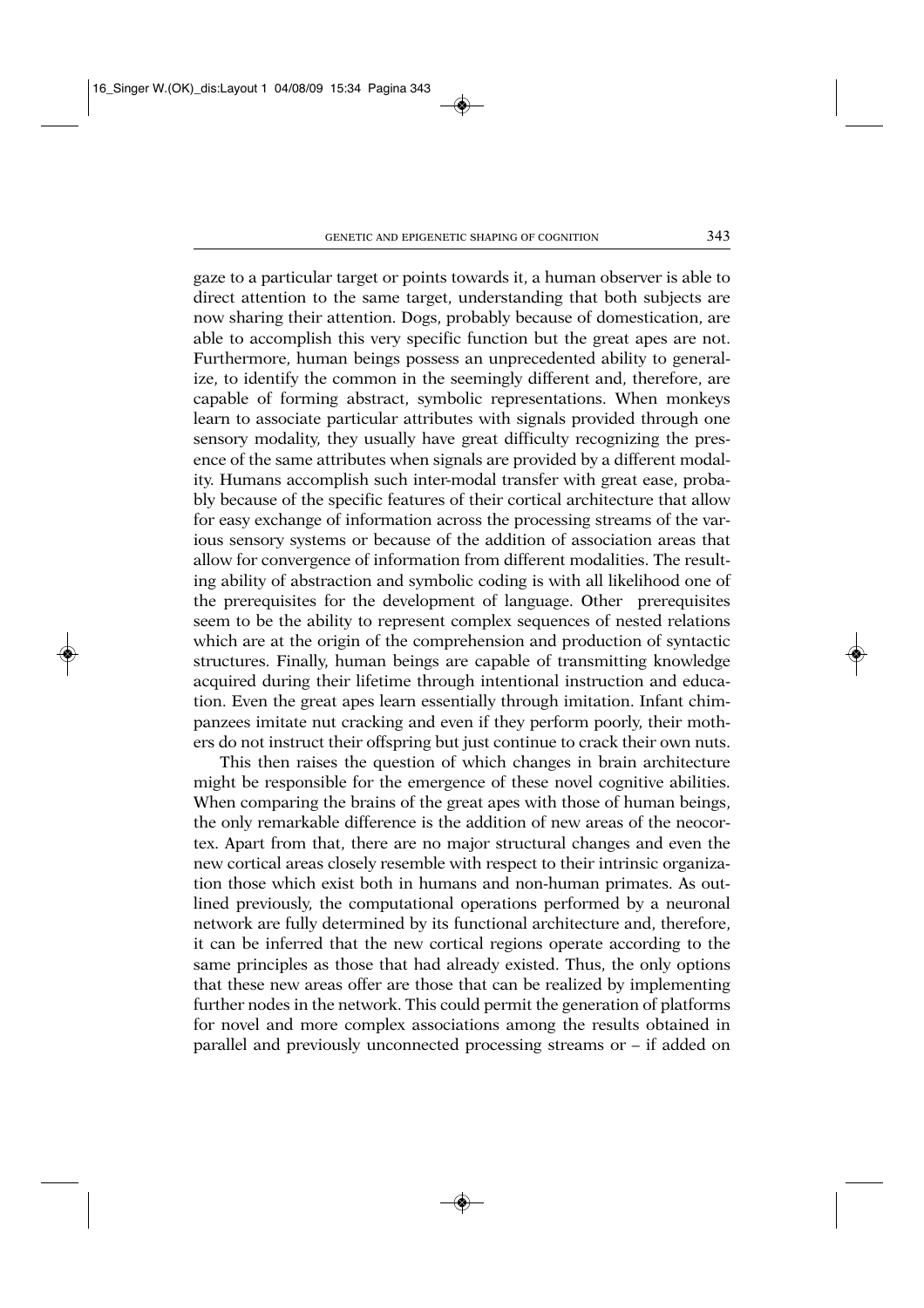top of processing hierarchies – the generation of meta-representations. There is evidence for both strategies and both are likely foundations for the enhanced sophistication of human cognition. This interpretation agrees with the evidence that the molecular composition of nerve cells, the mechanisms mediating signal transduction and the molecular machinery supporting modification of synapses by learning closely resemble those found not only in all vertebrates but also in molluscs and insects. With the realization of the canonical circuits that characterize cortical modules, evolution has apparently discovered a computational algorithm that is universally applicable both to the evaluation of sensory signals of different modalities and to the design and organization of executive acts. Moreover, and this seems to be particularly advantageous, this canonical circuit can support iterative, reentrant processing of the results generated by these very circuits and thereby allow for the virtually unlimited recombination of signals.

### EPIGENETIC SHAPING, CULTURAL DIVERSITY AND TOLERANCE

Together with anatomical modifications allowing bipedal gait that freed the front legs for duties other than locomotion, the development of the cognitive abilities listed above allowed *Homo sapiens* to initiate cultural evolution. Although at dramatically different time scales, the dynamics of biological and cultural evolution share certain similarities. In both cases, complexification and diversification of evolving structures were initially very slow but then experienced a dramatic acceleration. Once *Homo sapiens* appeared on stage, it took apparently tens of thousands of years to develop communication skills resembling syntactically based languages, social structures that allowed for labour sharing, tool making, sedentary lifestyles and the development of concepts that added a spiritual or metaphysical dimension to the material world. However, this period of slow differentiation underwent a phase transition about 30,000 years ago that led to an exponential acceleration of socio-cultural evolution with its countless ground breaking inventions. This acceleration suggests that evolutionary mechanisms that support autocatalytic processes became effective. One of them might have been the increase in population density. Increasing population density permitted the establishment of denser communication networks, the sharing of inventions, the development of cooperative strategies for a less time- and energy-consuming exploitation of resources and the reinvestment of the spared time and energy into exploratory activities that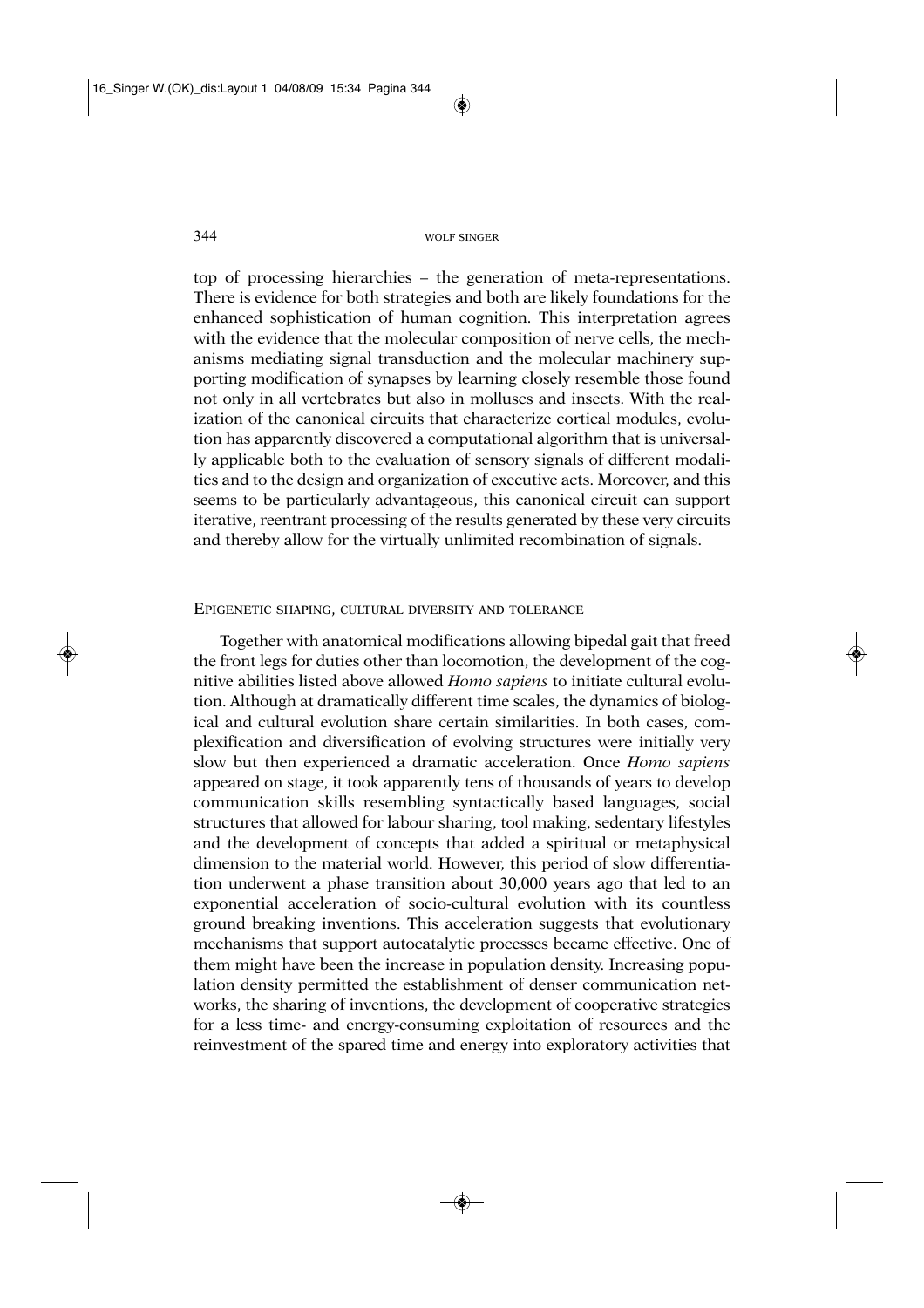rendered these early societies more and more independent of the hazards of nature. However, the most effective factors that catalyzed this unprecedented acceleration are with all likelihood the extremely protracted postnatal development of the human brain and the ability of human subjects to intentionally educate their offspring. In conjunction, these two mechanisms make it possible to translate knowledge acquired during lifetime into the functional architecture of the brains of the respective offspring. As outlined above, these modifications consist of changes in circuitry that determine the functional architecture of brains in very much the same way as genes. Thus, although the basic blueprint of our brains is not very different from that of our cave dwelling ancestors as the genetic outfit has not changed much over the last 30,000 years, our brains differ from theirs because of epigenetic modifications that our brains experienced while developing in a highly complex socio-cultural environment.

Right from birth our brains are exposed to a much more complex environment than the brains of our ancestors because of the countless artifacts that the various cultures have invented and added to nature. Moreover, our children are exposed to highly sophisticated languages that convey not only factual knowledge but also the experience with complex relational structures. And finally, there is intentional education that sets in right after birth and is intensified until it occupies nearly the whole wake time as children grow older. Thus, through the combination of epigenetic modifiability of brain architectures with intentional education, a mechanism is introduced in the evolution of *Homo sapiens* that permits reliable transmission of knowledge acquired during lifetime to the subsequent generation.

This is not the place to analyze in detail similarities and differences between genetic and epigenetic modes of information transmission. However, there is one important difference that I would like to highlight because it has far reaching consequences for our concept of tolerance. The knowledge about the world that has been acquired during biological evolution and that governs our perception of the world is similar for all human beings and we share this knowledge in various degrees with the animal kingdom. Although different species have evolved into different ecological niches, the constraints to which cognitive systems had to adapt were rather similar. This is why we usually agree with respect to the perception of phenomena characterizing the precultural world. We share the inborn priors with other human beings and, therefore, as reflected by the similarity of the genetically determined features of our brain architectures, rightly assume that other human beings perceive the world in very much the same way as we do. Still it may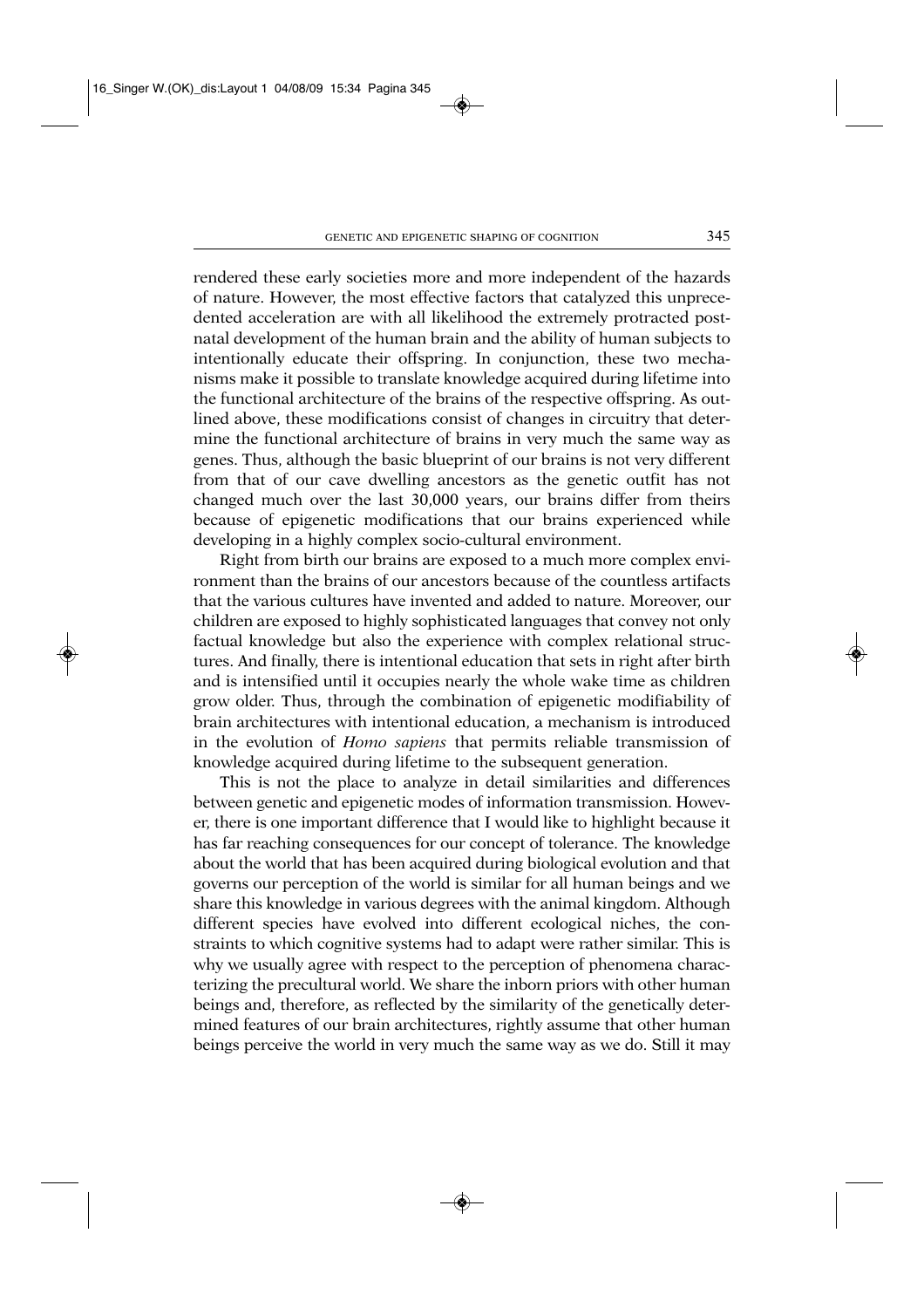occur in certain situations that subjects come to different conclusions concerning the perception of non-culture specific properties of objects. A color blind person for example bases her/his perception on different priors than a color competent subject. Both experience the same object in different ways and it would be hard for them to find out who is actually right. In this case, the dissent can be resolved by consulting 'objective measurement devices' and thereby including a third person perspective.

However, in case of the perception of realities that cultural evolution has generated, it is much less likely that all human beings agree. Priors installed by post-natal epigenetic shaping are much less likely to resemble each other than priors acquired during biological evolution. One of the hallmarks of cultural evolution is diversification. Accordingly, it is very likely that the priors acquired by early exposure to different cultures exhibit culture specific differences. As outlined above, the knowledge acquired during early development remains implicit because of childhood amnesia. Nevertheless, this implicit knowledge, just as the evolutionary acquired knowledge, will determine how subjects perceive the world around them. It follows from this that individuals raised in different cultures will base their perception on different epigenetically transmitted priors and, therefore, are likely to perceive realities, in particular those brought fourth by cultural evolution – the so-called social realities – in different ways. In situations where these perceptions are based on implicit priors, subjects will be absolutely convinced that the way in which they perceive a particular condition is the only way it can be perceived – just as we are convinced that there is only one way in which a particular object can be perceived. Subjects raised in different cultures with differing implicit priors about social realities will perceive the same social setting in perhaps very different ways, both experiencing their perceptions as evident and not questionable. However, in this case no 'objective measurement device' can be consulted. The categories of right and wrong become meaningless in this context. Both subjects have the same right to claim as correct what they perceive.

It is obvious that conflicts arising from diverging perceptions of the same social realities increase in frequency and severity as globalization forces different cultures to interact with each other. It is also obvious that the only recipe to cope with such conflicts is tolerance. However, the classical strategy to practice tolerance has been based on the implicit assumption that eventually a distinction between right and wrong is possible. If there is sufficient consensus about the perceived among members of a sufficiently large group of people, it is usually taken for granted that the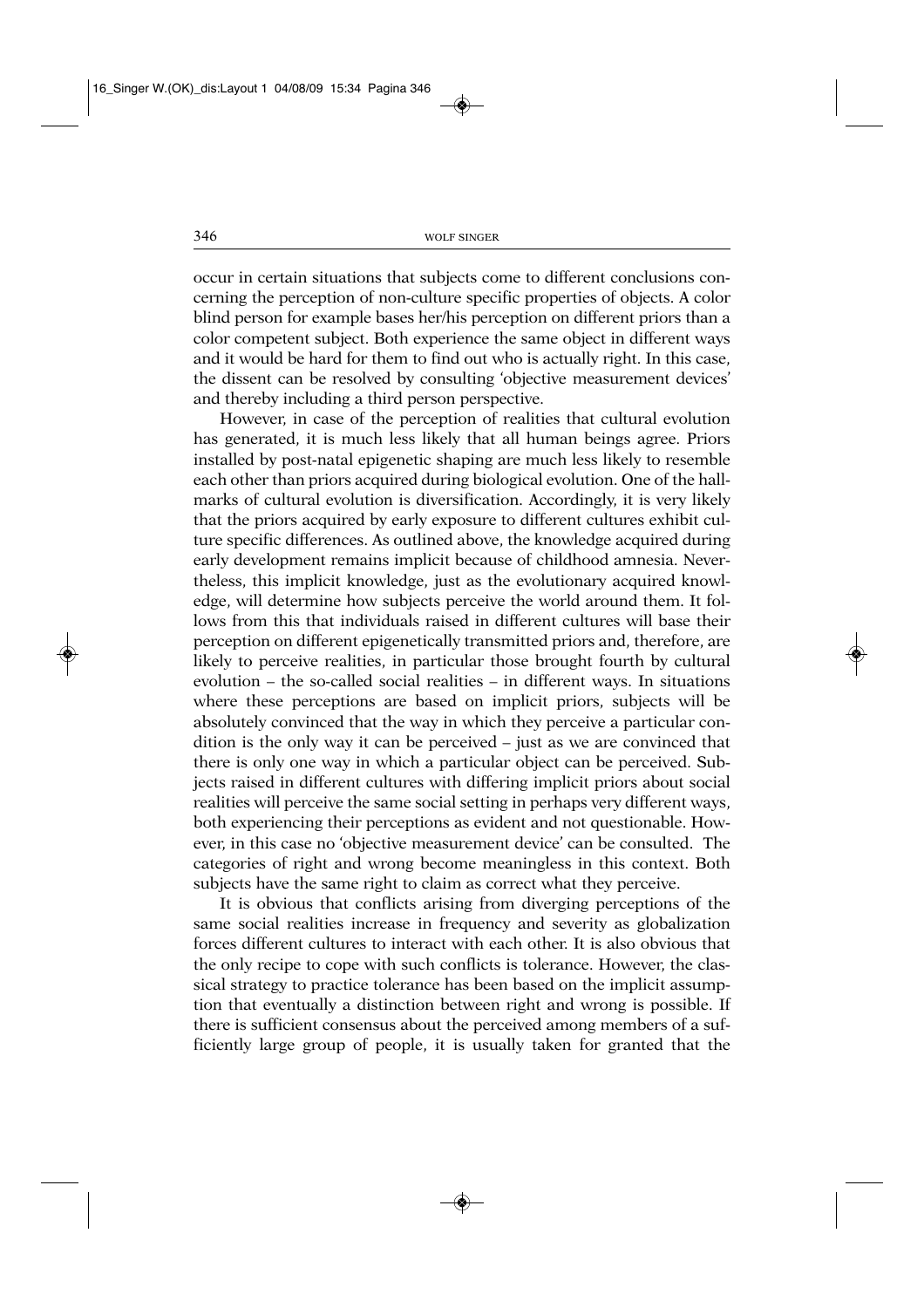respective perception of conditions is correct. Deviating perceptions of others are then considered as false and it is believed to be a tolerant attitude if the dissenting minority is allowed to continue to maintain its 'false beliefs' as long as these do not really challenge the system of the majority. However, as history has shown over and over again, this non-reciprocal concept of tolerance does not solve but generates problems because of its humiliating effect on the tolerated minority. The worldwide surge of terrorism is but one of the many deplorable consequences.

The scientific evidence on the dependence of perception on priors and on the acquisition of priors by epigenetic shaping of brain architectures forces us to adopt new concepts of tolerance that are based on strict reciprocity. Perceptions that are based on implicit priors cannot be changed by argument, they remain evident to the subject and resist relativism. In addition, when it comes to the perception of social realities, distinctions between right and wrong, between correct and false perceptions are impossible. Therefore, members of all cultures have to be credited that what they perceive is correct, even if the respective perceptions diverge. Thus, mutual recognition and reciprocal tolerance are required. Tolerance needs to be granted on a mutual basis and may only be withheld when the respective other violates the rules of reciprocal tolerance. These rules, in contrast to the differing perceptions of realities, are objectivatable and can be codified. Rather than attempting to defend belief systems based on idiosyncratic perceptions of social and cultural realities mankind, if it were to cope with the tremendous problems of globalization, will have to invest massively into the definition and defence of rules securing reciprocal tolerance.